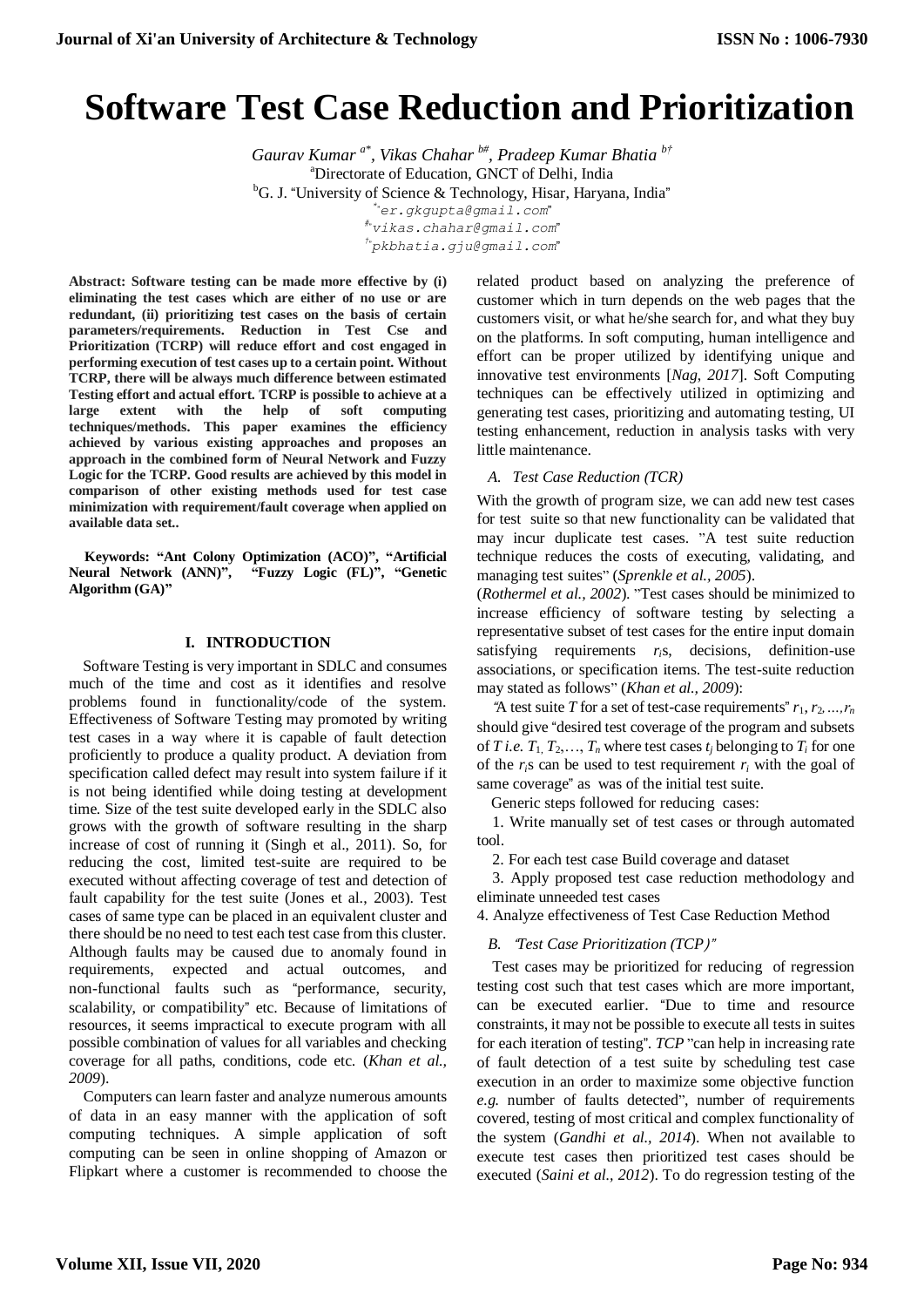software , test cases may be arranged in a way that test cases with highest priority should come first and so on giving high fault detection rate (*Khandai et al., 2011, Srivastava, 2008*). *TCP* may be stated as follows:

 $(\forall T)$ , Find  $T' \in PT$  such that  $(T \neq T')$  and "[f(T') $\geq f(T)$ ]" where,

"T" is given test suite,

"PT is set of all possible prioritizations of T",

"f is function";

Various techniques for TCP are as follows:

- *Requirement-based Prioritization:* "Test cases are prioritized based on the software requirements like requirement instability, requirement complexity, custom-priority" etc.
- *Cost Effectiveness based Prioritization:* "Test cases are prioritized based on cost of test results analysis *i.e.* defects discovered during previous test runs and cost of test execution".
- *Code/Statement coverage based Prioritization*: "Test cases are ordered based on the highest statement coverage and/or additional statements that were not covered initially".
- *Prioritization based over Chronographic history :* "Test cases are prioritized based on the history of test executions. The criteria can be maximum defect detection, failure rate or test complexity".

"*Total fault exposing potential Prioritization*": "Test case fault exposing potential is determined based on total faults seeded (through mutation) and total faults detected from the test case".

#### **II. BACKGROUND**

Test suites size increases with evolution of software, execution of test suites becomes costly. Reduction of test suit significantly reduce the size of test suites without degrading fault detection capability of reduced suites as compared to corresponding un-reduced suites (*Raamesh et al., 2010*). Redundant test cases should be transformed instead of discarding for effective fault detection capability (*Singh et al. 2011*).

Test data generation technique based on GA reduces "cost of software testing by more than 75% as compared to Random Testing (RT) technique". Fitness function evaluates after using relations among nodes of the program's control flow graph by using concept of dominance. (*Ghiduk et al., 2010*). Test cases can be selected, identified and reduced from a large test suite in optimum time by using a combined approach of genetic algorithms and bee colony optimizations (*Suri et al., 2006*). Test suite can be reduced by using data mining clustering techniques that cluster patterns wguch are similar in test cases to find redundancy incorporated by automatic generated test cases. (*Muthyala et al., 2011*).

A variation in testing cost and fault severities can be found on assessing a "metric showing rate of fault detection by prioritized test cases" (*Malishevsky 2006, Panigrahi et al., 2011*). Prioritization techniques for test cases may chosen based on time (execution and validation), defect (occurrence and impact), requirement (assigned by customer, implementation complexity, change of requirement,

requirement coverage) or complexity(test case complexity, test impact etc.) so that "rate of fault detection" by test suites can be improvised (*Elbaum et. al., 2000, Muthusamy et al., 2013*). A test case that covers the maximum number of modified lines is assigned highest priority to firstly execute it while the test cases with least coverage of modified lines are executed in last because they are assigned lowest priority. Further, test cases can be prioritized using GA "that takes test case information from regression testing as input and produces a sequence of test case to be executed such that the maximum number" of MC/DC can be achieved (*Jones et al., 2003; Jacob et al., 2013*).

#### **III. SOFT COMPUTING TECHNIQUES**

Various soft computing techniques are available that can be used to optimize software testing by reducing and prioritizing test cases as given under (Bhateja, 2016):

#### *A.* "*Artificial Neural Networks (ANN)*"

This is a mathematical modelling of human NN which can learn from past experience that includes training phase and generating output for unknown inputs based on learning. In unsupervised Self Organizing Map (SOM) Neural Network, computational neurons are arranged into a grid that maps continuous low dimensional spatially discrete output space input space to the. A broad SOM algorithm can be given as under:

- **1.** Initialize weight vectors  $w_i$  by randomized values.
- **2.** Extract "training input vector x from the input space".

**3.** Calculate minimum value of  $d_j(x) = \sum_{i=1}^{D} (x_i - w_{ji})^2$  to find "winning neuron  $I(x)$  with weight vector closest to the input vector".

**4.** Update "weight  $\Delta w_{ji} = \eta(t) T_{j,l(x)}(t) (x_i - w_{ji})$  where  $T_{j,l(x)}$  is a Gaussian neighbourhood and  $\eta(t)$  is the learning rate".

**5.** From step 2 repeat it until the feature map gets stable

### *B. Fuzzy Logic (FL)*

For reducing the size of test suite *FL* can be used by help of "Fuzzy C-Means Clustering algorithm (FCM)" which is based on the principle that a *n* number of clusters can belong to dataset , where each data point in the dataset belongs to each cluster to a certain degree Any point of data close to the center of a cluster will have a high degree of belonging or membership to that cluster and another data point that lies far away from the center of a cluster will have a low degree of belonging or membership to that cluster" (*Alata et al., 2008*). The FCM algorithm (Kumar et. al., 2013) list of k number is returned of cluster centers  $C = \{c_1, ..., c_k\}$ , where, Partition "Matrix  $M = u_{i,j} \in [0,1], i = 1, ..., n; j = 1, ... k$  ". The cluster centers and the membership grades for each data point are updated to minimize objective function and distance from any given data point to a cluster center. Objectivefuncton, J,

$$
= \sum_{i=1}^{N} \sum_{j=1}^{k} u_{ij}^{m} ||x_i - c_j||^2, 1 \leq m < \infty
$$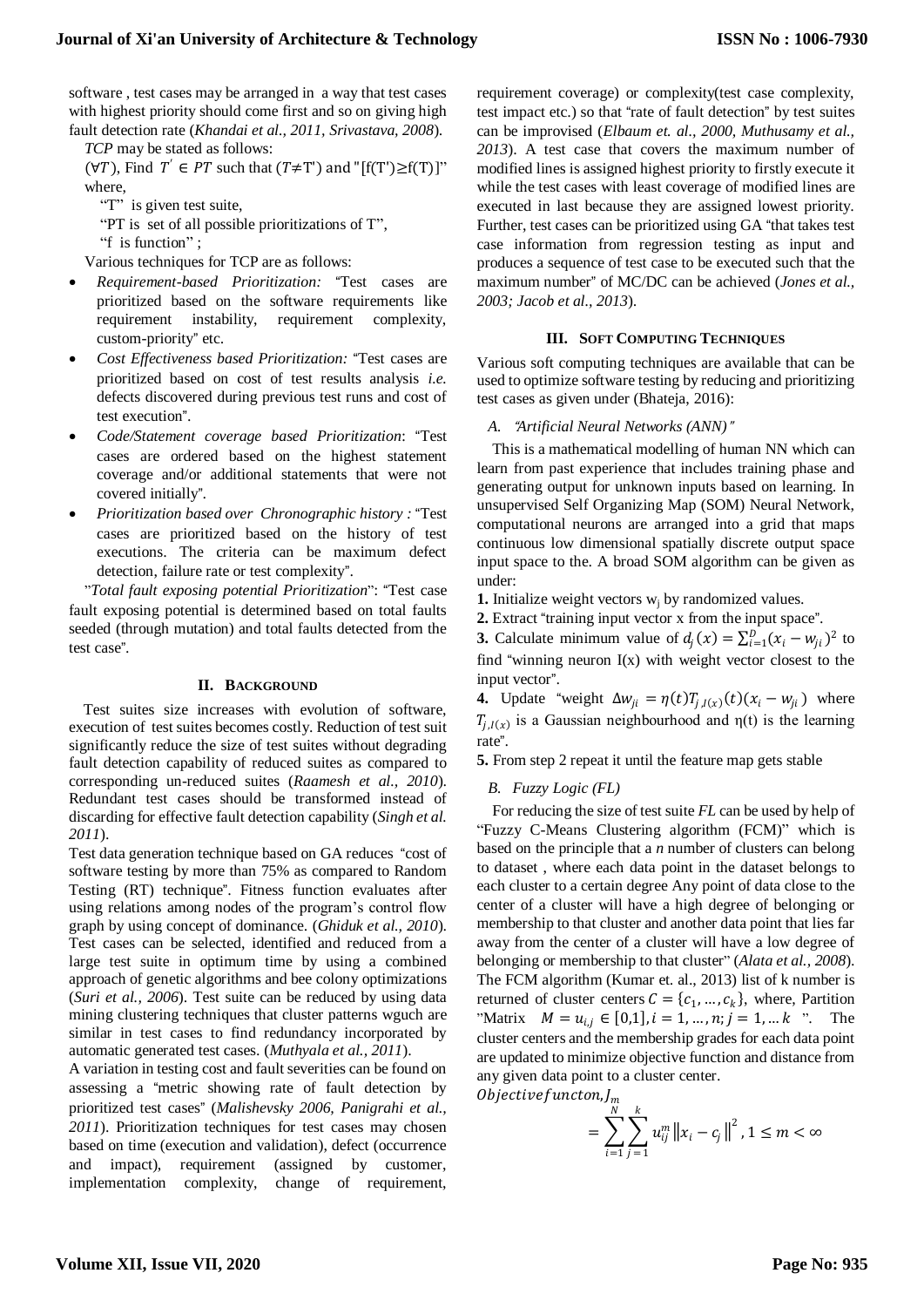Standardfunction, 
$$
u_{ij} = \frac{1}{\sum_{k=1}^{C} \left( \frac{||x_i - c_j||}{||x_i - c_k||} \right)^{\frac{2}{m-1}}}
$$
  
Centroid of a cluster,  $c_j = \frac{\sum_{i=1}^{N} u_{ij}^m \cdot x_i}{\sum_{i=1}^{N} u_{ij}^m}$ 

#### *C.* "*Genetic algorithm (GA*"*)*

GA is used for optimization/searching tech. For minimizing the search for better performance. Using the popular concept of GA behaviour and Genetic structure behaviour of the chromosomes of individuals. Three operators are used on its population:

"i) Selection ii) Crossover and iii) Mutation".

"Genetic Algorithms work efficiently when the search space is large in size, composite and not clearly understood, when domain knowledge is inadequate or expert knowledge is difficult to encode". A general GA algorithm is given under (Bhawna et. al. 2016, Jeyaprakash et. al. 2015):

- 1. Identify total Chromosomes as total no. of Test Cases and Initialize the population;
- 2. Evaluate the population (Using the given fitness function); /\* Find value of F\*/

 $h \cdot$  /

3. Find scaled fitness values; 
$$
{}^*F' = aF +
$$
  
\n3.1. if  $F_{min} > \left(\frac{F_{avg} * C_{mul} - F_{max}}{C_{mul} - 1.0}\right)$   
\n{  
\n $\delta = F_{max} - F_{avg};$   
\nif  $(\delta \le 0.00001)$   
\n $a = 1; b = 0;$   
\nelse  
\n{  
\n $a = \frac{(C_{mul} - 1.0) * F_{avg}}{\delta};$   
\n $b = F_{avg} * \frac{F_{max} - C_{mul} * F_{avg}}{\delta};$   
\n}  
\n3.2. else  
\n{  
\n $\delta = F_{avg} - F_{min};$   
\nif  $(\delta \le 0.00001)$   
\n $a = 1; b = 0;$   
\nelse  
\n{  
\n $a = \frac{F_{avg}}{\delta};$   
\n $b = -F_{min} * \frac{F_{avg}}{\delta};$   
\n}  
\n4. while NotSatisfied(Termination Cr

eiteria)

Select parents for reproduction;

Apply crossover and mutation by swapping of chromosomes; Evaluate population;

Remove duplicate values and finalize best

Chromosomes to find scaled fitness values.

}

#### *D.* "*Ant Colony Optimization (ACO)*"

The real ants behavior is simulate to locate the shortest path using algorithm to the food source. For communication of information between the individuals, decision of path to follow is based on the pheromone trails. "The moving ant lays some pheromone on the path for marking which can be detected by another ant moving around and decides to follow it with high probability, and then reinforces the trail with its own pheromone to marking the path for other one. ACO technique has been applied to solve many optimization problems like travelling salesman problem, knapsack problem, distributed networks, telecommunication networks, and test data generation". A general ACO algorithm is given under (Dorigo et. al. 2005, Mohapatra et. al. 2015)):

"**Input**: An instance P of a CO problem model  $P=(S,f,\Omega)$ InitializePheromoneValues (Г)  $s_{bs} \leftarrow \text{NULL}$ 

while termination conditions not met do

 $\mathbb{G}_{\text{iter}}$ ← $\phi$ For  $j=1,...,n_a$  do s←ConstructSolution( $\Gamma$ ) if s is a valid solution then s←LocalSearch(s) {optional} if(f(s) < f(s<sub>bs</sub>)) or (s<sub>bs</sub>=NULL) then s<sub>bs</sub>←s  $\mathbb{G}_{\text{iter}} \leftarrow \mathbb{G}_{\text{iter}} \cup \{s\}$ end if end for ApplyPheromoneUpdate( $\Gamma$ ,  $\mathbf{G}_{\text{iter}}$ ,  $\mathbf{s}_{\text{bs}}$ ) end while

**output**: The best-so-far solution  $s_{bs}$ "

#### **IV. PROPOSED MODEL**

The combined form of Neural Network and Fuzzy Logic acts as a powerful tool by integrating expert knowledge and numerical data toreduce as well as prioritize test cases. "Proposed Neuro-Fuzzy model has been derived from many existing approaches to get benefits of parent models. Model has been validated through data got from PROMISE Software Engineering Repository of NASA projects". The crisp data is converted to linguistic variable using Fuzzification which is then passed to Inference Engine. Triangular functions are used as the membership functions that is a 3 pt function defined by "minimum (α), maximum (β) and modal (m) values, i.e. T ( $\alpha$ , m,  $\beta$ ), where ( $\alpha \le m \le \beta$ ). For defuzzification, Centeroide Method which calculates Centre of Gravity (COG)" area under the curve has been used.

$$
T = \frac{w_1(a \propto^b) + w_2(am^b) + w_3(a\beta^b)}{w_1 + w_2 + w_3}
$$

Here " $w_1$ ,  $w_2$  and  $w_3$ " are "weights which is optimistic and are most likely and pessimistic. Here maximum weight is given for most expected cluster of test cases.  $(a\alpha^b)$  denotes optimistic cluster, (am<sup>b</sup>) denotes most likely cluster and pessimistic clusteris denoted by  $(a\beta^b)$ . "Proposed model has been implemented in MatLab R2013 using ANFIS (Adaptive Neuro-Fuzzy Inference System) with a hybrid learning algorithm of least-squares method and back-propagation gradient descent" (for samples with less test cases) and To identify parameters of Sugeno-type fuzzy inference systems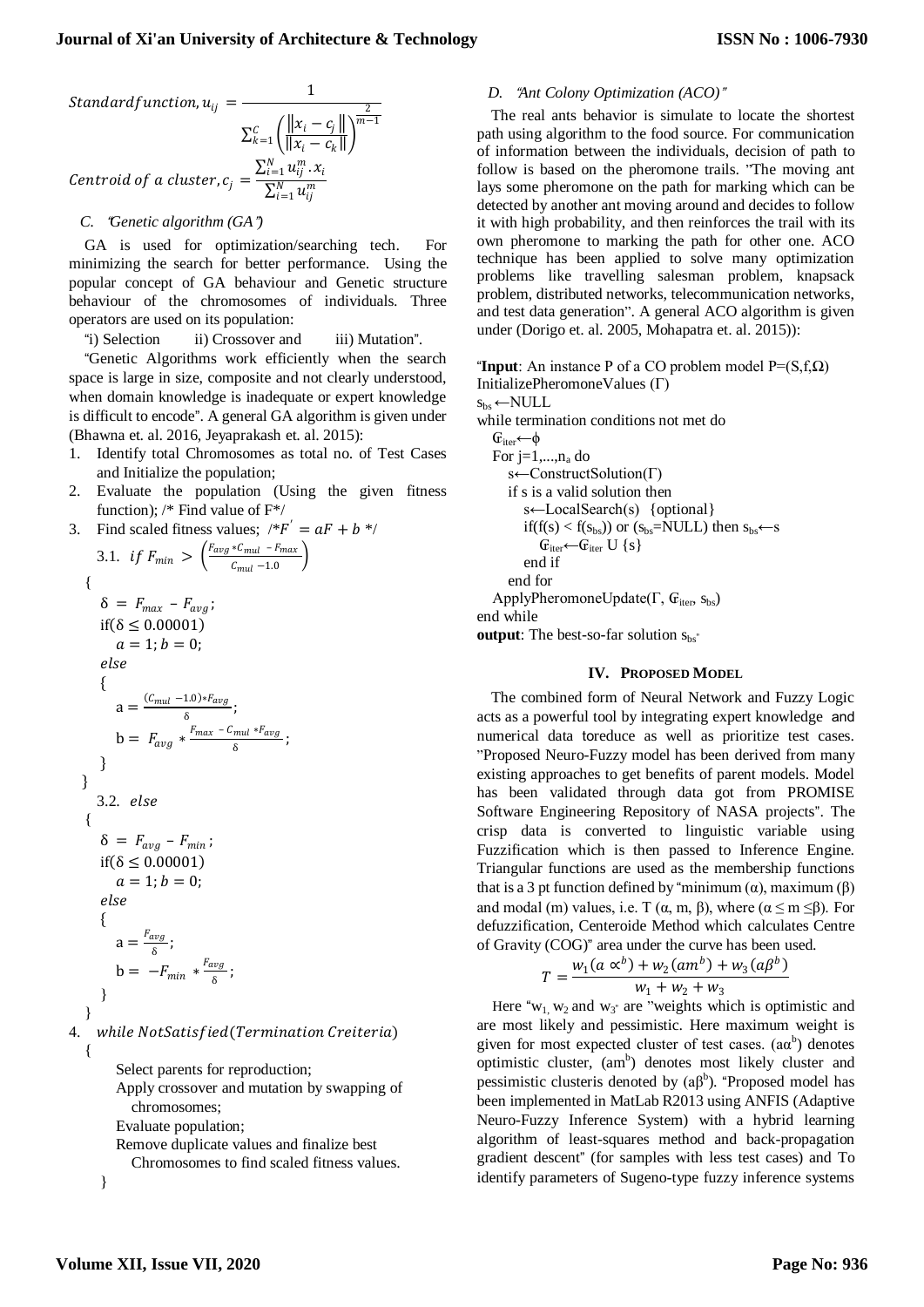# **Journal of Xi'an University of Architecture & Technology**

Resilient BPNN (for samples with large test cases) have been used as shown in Fig. 1. Finally, on the basis of evaluations, Effectiveness  $(\eta)$  of the proposed model can be calculated as:

$$
\eta_{Proposed_{Model}} = \left(1 - \frac{achieved \ values}{original \ values}\right) \times 100
$$



**Fig. 1.** ANFIS implementation of training data, model structure and testing

### **V. EVALUATION & RESULT ANALYSIS**

The proposed Neuro-Fuzzy model is implemented in MATLAB to find out a representative set and is compared with existing approaches as in Table I and II. Data set for research work is taken from PROMISE data repositories. Proposed approach is helpful in regression testing to avoid execution of all test cases by finding optimum number of test cases in terms of reduced & prioritized test cases with fault/requirement coverage.

Fig. 2 represents graphical view for optimized test cases and its execution time based on the evaluation done on the datat for Table I and Table II.

| Sample                        | Actual<br><b>Test</b><br>Cases | <b>SOM NN</b> |                                   | <b>Fuzzy Clustering</b> |                                   | GА            |                                   | ACO           |                                   | <b>Proposed</b><br>Neuro-Fuzzy |                                   |  |
|-------------------------------|--------------------------------|---------------|-----------------------------------|-------------------------|-----------------------------------|---------------|-----------------------------------|---------------|-----------------------------------|--------------------------------|-----------------------------------|--|
|                               |                                | <b>Result</b> | <b>Reduction</b><br>$\frac{9}{6}$ | <b>Result</b>           | <b>Reduction</b><br>$\frac{9}{6}$ | <b>Result</b> | <b>Reduction</b><br>$\frac{9}{6}$ | <b>Result</b> | <b>Reduction</b><br>$\frac{9}{6}$ | <b>Result</b>                  | <b>Reduction</b><br>$\frac{9}{6}$ |  |
|                               | 15                             | 13            | 13                                | 8                       | 46.67                             | 12            | 20                                | 8             | 46.67                             | o                              | 46.67                             |  |
|                               | 20                             | 17            | 15                                | 13                      | 35                                | 16            | 20                                | 10<br>ΙL      | 40                                | 13                             | 35                                |  |
|                               | 50                             | 31            | 38                                | 27                      | 46                                | 40            | 20                                | 30            | 40                                | 26                             | 48                                |  |
|                               | 65                             | 40            | 38.46                             | 33                      | 49.23                             | 56            | 13.84                             | 35            | 46.15                             | 30                             | 53.84                             |  |
| <b>Average Reduction %</b>    |                                | 26.11         |                                   | 44.22                   |                                   | 18.46         |                                   | 43.20         |                                   | 45.87                          |                                   |  |
| <b>Effectiveness</b> $(\eta)$ |                                | 32.67         |                                   |                         | 46                                |               | 17.33                             |               | 43.33                             |                                | 48.67                             |  |

Table I. Test case reduction % for proposed and existing approaches

| Table II. Execution Time effectiveness for proposed and existing approaches |  |  |  |
|-----------------------------------------------------------------------------|--|--|--|
|-----------------------------------------------------------------------------|--|--|--|

| <b>Sample</b>              | Actual<br><b>Execution</b><br>Time | <b>SOM NN</b> |                                   | <b>Fuzzy Clustering</b> |                                   | GA            |                                   | - <del>- - - - - - - -</del><br><b>ACO</b> |                                   | <b>Proposed</b><br>Neuro-Fuzzy |                          |
|----------------------------|------------------------------------|---------------|-----------------------------------|-------------------------|-----------------------------------|---------------|-----------------------------------|--------------------------------------------|-----------------------------------|--------------------------------|--------------------------|
|                            |                                    | <b>Result</b> | <b>Reduction</b><br>$\frac{9}{6}$ | <b>Result</b>           | <b>Reduction</b><br>$\frac{9}{6}$ | <b>Result</b> | <b>Reduction</b><br>$\frac{9}{6}$ | <b>Result</b>                              | <b>Reduction</b><br>$\frac{0}{0}$ | <b>Result</b>                  | <b>Reduction</b><br>$\%$ |
|                            | 210                                | 183           | 12.85                             | 172                     | 18.09                             | 170           | 19.04                             | 174                                        | 17.14                             | 178                            | 15.23                    |
|                            | 193                                | 161           | 16.58                             | 177                     | 8.29                              | 154           | 20.20                             | 151                                        | 21.76                             | 156                            | 19.17                    |
|                            | 984                                | 773           | 21.44                             | 741                     | 24.69                             | 756           | 23.17                             | 753                                        | 23.47                             | 723                            | 26.52                    |
|                            | 810                                | 672           | 17.03                             | 646                     | 20.24                             | 685           | 15.43                             | 651                                        | 19.62                             | 638                            | 21.23                    |
| <b>Average Reduction %</b> |                                    | 16.97         |                                   | 17.83                   |                                   | 19.46         |                                   | 20.49                                      |                                   | 20.54                          |                          |
| Effectiveness $(\eta)$     |                                    | 18.57         |                                   | 20.98                   |                                   | 19.66         |                                   | 21.30                                      |                                   | 22.84                          |                          |



**Fig. 2.** Graphical view for optimized test cases and its execution time

# **VI. CONCLUSION**

Soft computing techniques offer a good opportunity to optimize effort estimated and actually spent in software testing. In future, soft computing techniques offers human

testers an interesting and valued aspect of testing. Here, a detailed evaluation and analysis of "TCRP with soft computing techniques (e.g. ANN, FL, GA, ACO) have been done". Final result indicates that in terms of reduction % and